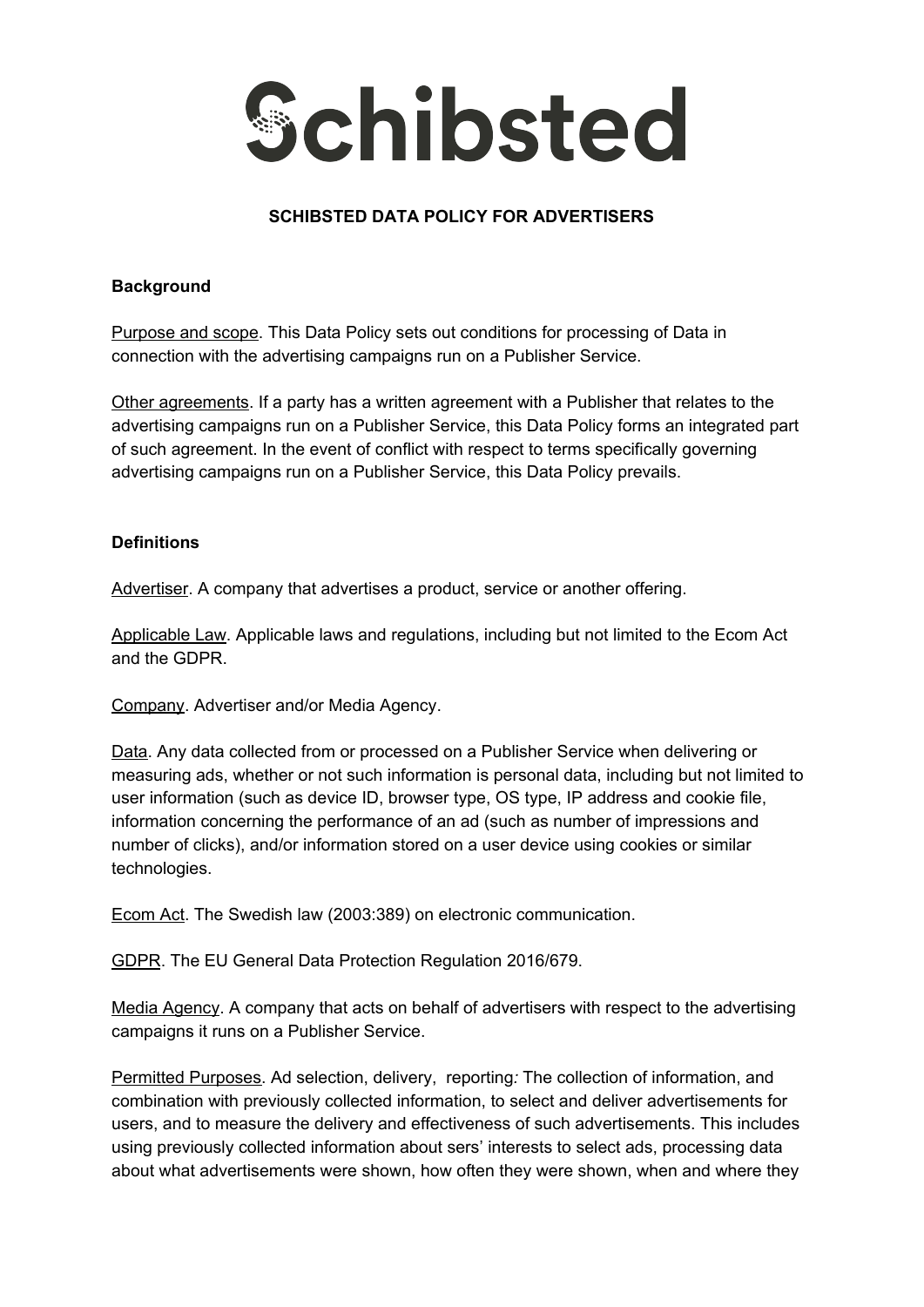were shown, and whether the user took any action related to the advertisement, including for example clicking an ad or making a purchase.

Personalisation*.* The collection and processing of information about users of a site to subsequently personalize advertising for them in other contexts, i.e. on sites or apps, over time. Typically, the content of the site or app is used to make inferences about user interests, which inform future selections.

Publisher. A publisher operating or owning as applicable a Publisher Service on which advertising campaigns are run, where "Publisher" shall also include any affiliates of such publisher.

Publisher Service. Any digital service owned or operated by a Publisher, where "operated" means third party digital services of which the Publisher is the seller of advertising inventory.

User. Any end-user of Publisher's Services

Vendor. A company providing tools enabling or supporting the advertising campaigns run on a Publisher Service.

## **Terms for Advertisers**

Responsibilities. The Advertiser is responsible for respecting this Data Policy and for ensuring that the Advertiser's processing of the Data is compliant with Applicable Law (including ensuring legal basis for processing of Data and transparency in relation to the data subjects).

Purposes. The Advertiser shall process Data solely for the Permitted Purposes*.* For the avoidance of doubt, the Advertiser shall refrain from processing Data for any other purpose, including but not limited to Personalisation, or campaign targeting on services not controlled by Publisher.

# **Terms for Media Agencies**

Notification. The Media Agency shall, in advance of delivering and measuring ads on behalf of an Advertiser, and in advance of using a Vendor, notify the Publisher of the identity of the Advertiser or Vendor. The Media Agency shall use reasonable endeavours to introduce the Publisher to each Advertiser or Vendor for the purpose of facilitating the conclusion of an agreement with it if the Publisher deem an agreement desired. As a minimum, the Media Agency shall ensure that the Data Policy has been disclosed to the Advertiser or Vendor.

**Exclusion.** The Media Agency acknowledges and agrees that the Publisher may in its sole discretion decide whether to disallow the display of ads on behalf of specific Advertisers and to exclude the use of specific Vendors.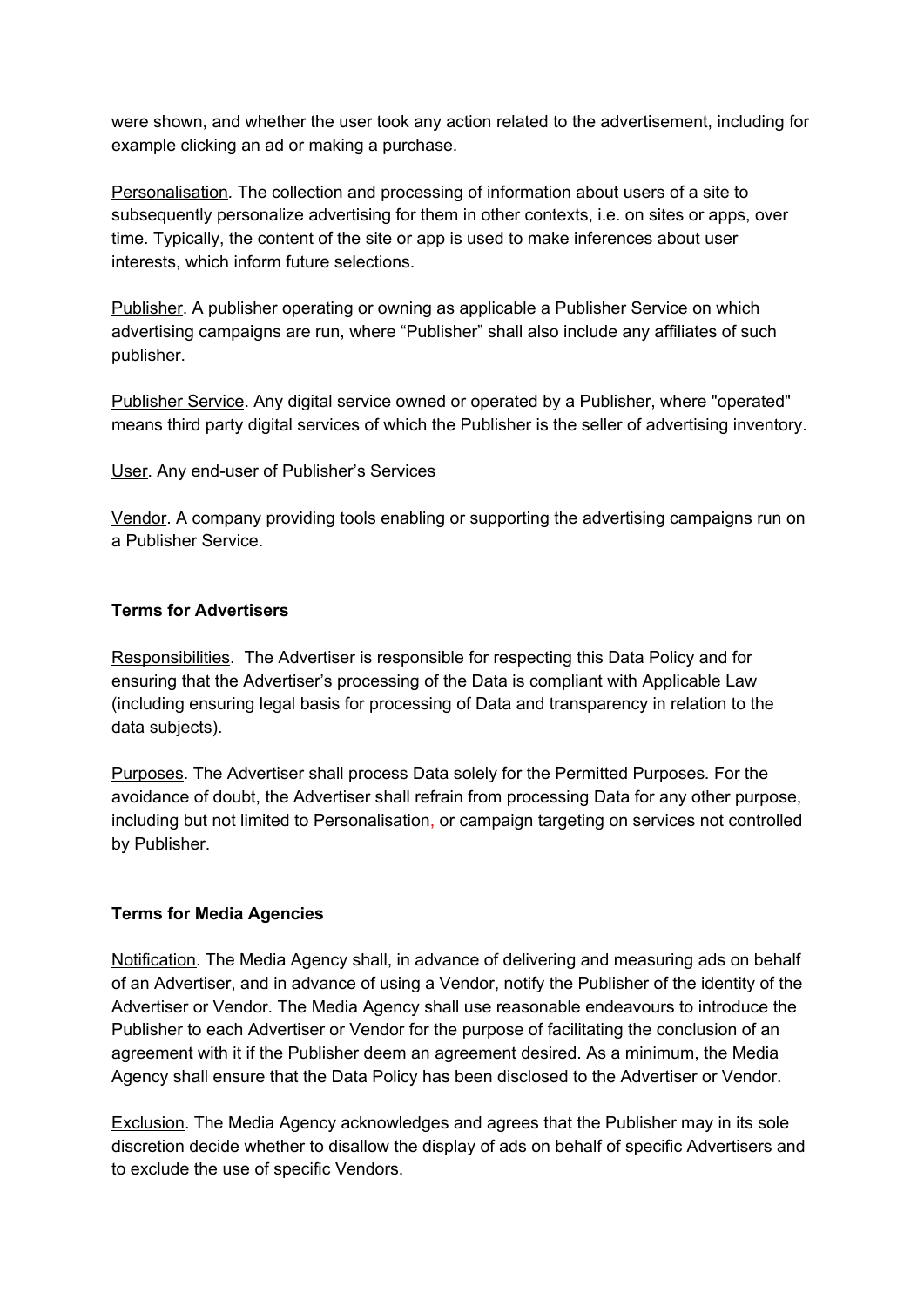Purposes. The Media Agency shall not use the Data other than for the Permitted Purposes. For the avoidance of doubt, the Media Agency shall refrain from processing Data for any other purpose, including but not limited to Personalisation or campaign targeting on services not controlled by Publisher.

Moreover, within the limits of confidentiality obligations, the Media Agency shall use reasonable endeavours to familiarize itself with relevant terms of agreements that the Publisher may have with Advertisers for which the Media Agency acts, and the Media Agency shall refrain from using Data in breach of such agreements.

## **Terms for Advertisers and Media Agencies**

#### Audit rights

Publisher has the right to monitor that the Company is compliant with this Policy. The Company shall assist Publisher with documentation, access to premises, IT-systems and other assets needed to follow up the the Company's compliance with this Policy. The Company may offer alternative solutions for monitoring, for example audit performed by an independent third party, which Publisher in its sole discretion may choose to accept. Publisher shall provide the Company with 30 (thirty) days' notice to perform an audit.

Roles and responsibilities. It is acknowledged that each party is separately responsible for complying with its obligations under Applicable Law. In the context of this Data Policy, a Company does not act as processor on behalf of, or as joint controller with, a Publisher.

Cooperation. In the context of this Data Policy, either party shall provide to the other party such reasonable assistance, cooperation and information as the other party may reasonably require to satisfy obligations under Applicable Law, including with respect to data subject rights and transparency obligations.

Disclosure. The Company may disclose or give access to Data to a third party (such as its processors, customers, or measurement companies) only (i) if and to the extent such disclosure is required to fulfil the Permitted Purposes set out in this Data Policy, and (ii) provided the Company procures that the third party only processes Data as permitted in this Data Policy. A Company shall upon request disclose to the Publisher any and all relevant information regarding such third parties.

Personally identifiable data. No Company shall share with any other party any personal data that allows users to be directly identified (for example, by reference to their name or email address), knowingly pass to the other party any personal data of children as defined under Applicable Law, or share with the other party any special categories of personal data unless expressly agreed in writing and as permitted under Applicable Law.

Cookies. On a Publisher Service, the Publisher shall comply with the Ecom Act, including the cookie notice obligation.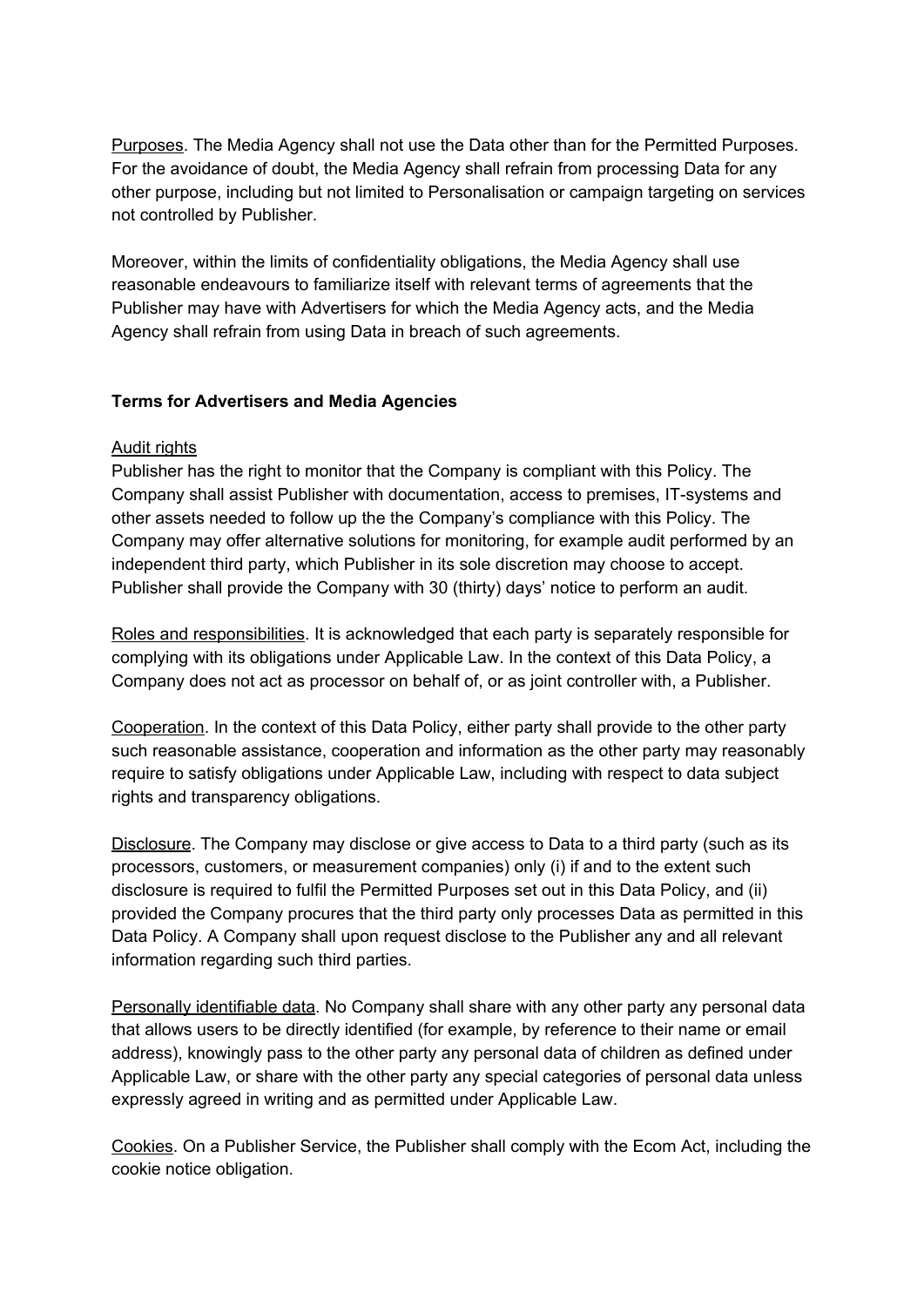Aggregated data. To the extent the Company is entitled under Applicable Law and applicable agreements to aggregate Data (such as average click-rate etc. for benchmarking purposes), the Company shall upon request provide such aggregated data to the Publisher. For the avoidance of doubt, such aggregated Data shall be fully anonymised meaning that the Data is no longer personal data (in the meaning of the GDPR).

Tools. A Company shall respect any conditions or restrictions that the Publisher may impose for the use of scripts or other tools on a Publisher Service. The Company acknowledges and agrees that such conditions or restrictions may affect the delivering or measuring of ads, however the Publisher will endeavour to limit such effects. The Company acknowledges that the Publisher may monitor the use of scripts or other tools used on a Publisher Service, including to monitor the adherence of this Data Policy.

Data security. A Company shall maintain appropriate technical and organisational security measures to protect the Data against accidental or unlawful destruction or accidental loss, alteration, unauthorised disclosure or access. Notwithstanding the generality of the above, the Company shall limit access to the Data to personnel on a need-to-know basis and ensure that such personnel are subject to appropriate confidentiality obligations.

Data security breach. In the event of a security breach involving the Data, the Company shall without undue delay notify the Publisher, in order for the involved parties to respond to and address any data subject risks properly. The involved parties shall in good faith collaborate in relation to potential notification requirements to data protection authorities. Without the Publisher's prior written approval, the Company is not entitled to mention or refer to the name or trademark of the Publisher in any breach notification to a supervisory authority or to the affected data subjects unless strictly necessary to comply with Applicable Law and always provided that the Publisher has been duly notified.

Data transfer. A Company shall not transfer personal data (in the meaning of the GDPR) to a third country or an international organisation unless the conditions laid down in Chapter V of the GDPR are complied with and the Publisher has received prior written notice about the transfer. For the avoidance of doubt, the Company is solely responsible for the lawfulness of such transfer.

Breach. A Company is liable to the Publisher and its affiliates for any costs, losses and expenses caused by its breach of this Data Policy. Any breach of this Data Policy constitutes a material breach of any other agreement relating to advertising campaigns run on a Publisher Service between the Publisher and the Company.

Exclusion. If the Publisher reasonably believes that a Company acts contrary to this Data Policy, the Publisher is entitled to temporarily stop a campaign and/or exclude the Company from running advertising campaigns on a Publisher Service. For the avoidance of doubt, such exclusion shall neither be deemed a violation of the Publisher of agreement relating to